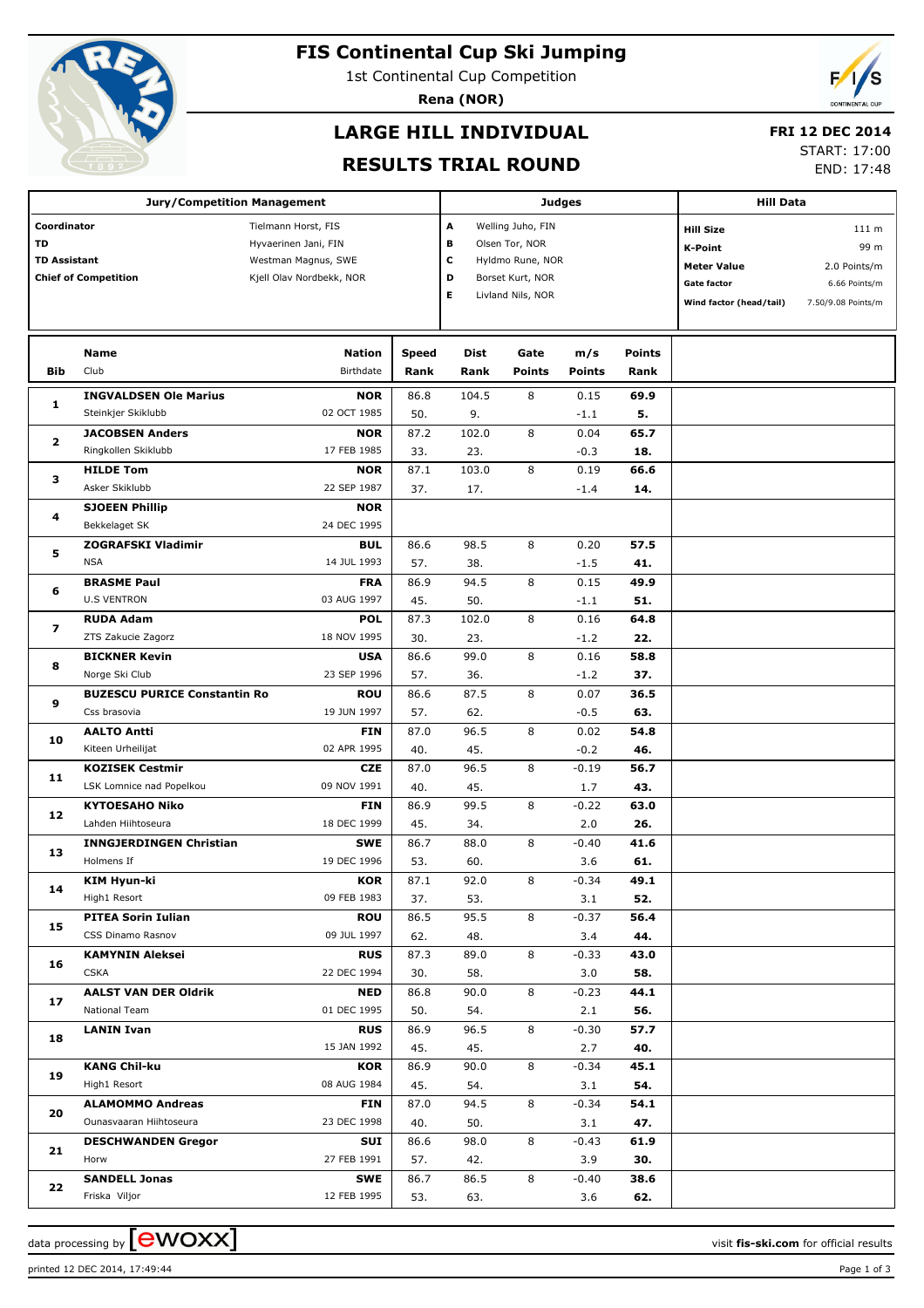

## **FIS Continental Cup Ski Jumping**

1st Continental Cup Competition

**Rena (NOR)**

# **LARGE HILL INDIVIDUAL**

#### **FRI 12 DEC 2014**

### **RESULTS TRIAL ROUND**

START: 17:00 END: 17:48

|            | Name                                              | <b>Nation</b>             | <b>Speed</b> | Dist         | Gate          | m/s            | <b>Points</b> |  |
|------------|---------------------------------------------------|---------------------------|--------------|--------------|---------------|----------------|---------------|--|
| <b>Bib</b> | Club                                              | Birthdate                 | Rank         | Rank         | <b>Points</b> | <b>Points</b>  | Rank          |  |
|            | <b>VESELOV Denis</b>                              | <b>RUS</b>                | 86.9         | 88.0         | 8             | $-0.42$        | 41.8          |  |
| 23         |                                                   | 03 FEB 1991               | 45.          | 60.          |               | 3.8            | 60.           |  |
|            | <b>NORDIN Carl</b>                                | <b>SWE</b>                | 86.5         | 88.5         | 8             | $-0.34$        | 42.1          |  |
| 24         | IF Friska Viljor                                  | 23 DEC 1989               | 62.          | 59.          |               | 3.1            | 59.           |  |
|            | <b>ANTONISSEN Lars</b>                            | <b>NED</b>                | 87.3         | 90.0         | 8             | $-0.31$        | 44.8          |  |
| 25         | National Team                                     | 31 JUL 1995               | 30.          | 54.          |               | 2.8            | 55.           |  |
| 26         | <b>BERGQUIST Hans Petter</b>                      | <b>NOR</b>                | 87.2         | 98.5         | 8             | $-0.33$        | 62.0          |  |
|            | Aurskog Finstadbru                                | 20 JAN 1994               | 33.          | 38.          |               | 3.0            | 29.           |  |
| 27         | <b>MIETUS Krzysztof</b>                           | <b>POL</b>                | 87.2         | 99.5         | 8             | $-0.20$        | 62.8          |  |
|            | AZS Zakopane                                      | 08 MAR 1991               | 33.          | 34.          |               | 1.8            | 27.           |  |
| 28         | <b>STURSA Vojtech</b>                             | <b>CZE</b>                | 86.8         | 89.5         | 8             | $-0.23$        | 43.1          |  |
|            | Dukla Liberec                                     | 03 AUG 1995               | 50.          | 57.          |               | 2.1            | 57.           |  |
| 29         | <b>MAYER Nicolas</b>                              | <b>FRA</b>                | 87.5         | 100.5        | 8             | $-0.28$        | 65.5          |  |
|            | Courchevel                                        | 06 OCT 1990               | 21.          | 30.          |               | 2.5            | 19.           |  |
| 30         | <b>HALVORSEN Espen Enger</b>                      | <b>NOR</b>                | 87.8         | 103.5        | 9             | $-0.20$        | 65.9          |  |
|            | Eidsvold Vaerk Skiklubb                           | 10 MAY 1990               | 7.           | 14.          | $-4.9$        | 1.8            | 16.           |  |
| 31         | <b>TOROK Eduard</b>                               | <b>ROU</b>                | 86.7         | 95.5         | 9             | $-0.30$        | 50.8          |  |
|            | CSS Dinamo Rasnov                                 | 02 MAY 1997               | 53.          | 48.          | $-4.9$        | 2.7            | 50.           |  |
| 32         | <b>JOHANSSON Robert</b>                           | <b>NOR</b>                | 87.7         | 103.0        | 9             | $-0.24$        | 65.3          |  |
|            | Soere Aal IL                                      | 23 MAR 1990               | 13.          | 17.          | $-4.9$        | 2.2            | 20.           |  |
| 33         | <b>JUSTIN Rok</b><br>SSD Stol Zirovnica           | <b>SLO</b><br>06 APR 1993 | 87.8         | 104.0        | 9             | $-0.26$        | 67.5          |  |
|            |                                                   |                           | 7.           | 11.<br>104.0 | $-4.9$<br>9   | 2.4            | 11.           |  |
| 34         | <b>FORFANG Johann Andre</b><br>Tromsoe Skiklubb   | <b>NOR</b><br>04 JUL 1995 | 87.6<br>15.  | 11.          | $-4.9$        | $-0.33$<br>3.0 | 68.1<br>10.   |  |
| 35         | <b>RHOADS William</b>                             | <b>USA</b>                | 87.6         | 98.5         | 9             | $-0.34$        | 57.2          |  |
|            | <b>UOP Sports Clubs</b>                           | 08 JUN 1995               | 15.          | 38.          | $-4.9$        | 3.1            | 42.           |  |
|            | <b>CIKL Martin</b>                                | <b>CZE</b>                | 87.9         | 100.0        | 9             | $-0.30$        | 59.8          |  |
| 36         | Dukla Liberec                                     | 17 AUG 1987               | 5.           | 32.          | $-4.9$        | 2.7            | 36.           |  |
|            | <b>EGLOFF Luca</b>                                | SUI                       | 87.4         | 99.0         | 9             | $-0.31$        | 57.9          |  |
| 37         | Grabserberg                                       | 06 JUN 1995               | 25.          | 36.          | $-4.9$        | 2.8            | 38.           |  |
|            | <b>HUBER Daniel</b>                               | <b>AUT</b>                | 87.4         | 100.5        | 9             | $-0.20$        | 59.9          |  |
| 38         | SC Seekirchen-Salzburg                            | 02 JAN 1993               | 25.          | 30.          | $-4.9$        | 1.8            | 35.           |  |
|            | <b>WINTER Paul</b>                                | <b>GER</b>                | 86.6         | 94.5         | 9             | $-0.19$        | 47.8          |  |
| 39         | SC Willingen                                      | 05 OCT 1997               | 57.          | 50.          | $-4.9$        | 1.7            | 53.           |  |
|            | <b>GRANERUD Halvor Egner</b>                      | <b>NOR</b>                | 86.7         | 100.0        | 9             | $-0.09$        | 57.9          |  |
| 40         | Asker Skiklubb                                    | 29 MAY 1996               | 53.          | 32.          | $-4.9$        | 0.8            | 38.           |  |
| 41         | <b>FAIRALL Nicholas</b>                           | <b>USA</b>                | 87.4         | 97.5         | 9             | $-0.18$        | 53.7          |  |
|            | Andover Outing Club                               | 06 JUL 1989               | 25.          | 43.          | $-4.9$        | 1.6            | 48.           |  |
| 42         | <b>MAYLAENDER Dominik</b>                         | <b>GER</b>                | 87.2         | 97.0         | 9             | 0.02           | 50.9          |  |
|            | SC Degenfeld                                      | 20 MAR 1995               | 33.          | 44.          | $-4.9$        | $-0.2$         | 49.           |  |
| 43         | <b>FETTNER Manuel</b>                             | <b>AUT</b>                | 87.8         | 106.5        | 9             | 0.05           | 69.7          |  |
|            | SV Innsbruck-Bergisel-Tirol                       | 17 JUN 1985               | 7.           | 2.           | $-4.9$        | $-0.4$         | 7.            |  |
| 44         | <b>HVALA Jaka</b>                                 | <b>SLO</b>                | 87.4         | 102.5        | 9             | $-0.14$        | 63.4          |  |
|            | Ssk Ponikve                                       | 15 JUL 1993               | 25.          | 21.          | $-4.9$        | 1.3            | 25.           |  |
| 45         | <b>TOLLINGER Elias</b>                            | <b>AUT</b>                | 87.6         | 101.5        | 9             | $-0.12$        | 61.2          |  |
|            | SV Innsbruck-Bergisel-Tirol                       | 25 MAR 1995               | 15.          | 26.          | $-4.9$        | 1.1            | 32.           |  |
| 46         | <b>SOEBERG Sigurd Nymoen</b>                      | <b>NOR</b>                | 87.5         | 103.0        | 9             | $-0.12$        | 64.2          |  |
|            | Furnes Skiloperlag                                | 31 AUG 1994               | 21.          | 17.          | $-4.9$        | 1.1            | 24.           |  |
| 47         | <b>BIEGUN Krzysztof</b><br>SS-R LZS Sokol Szczyrk | <b>POL</b><br>21 MAY 1994 | 87.7         | 102.0        | 9             | $-0.14$        | 62.4          |  |
|            | <b>PEIER Killian</b>                              | SUI                       | 13.<br>87.5  | 23.<br>105.5 | $-4.9$<br>9   | 1.3<br>$-0.13$ | 28.<br>69.3   |  |
| 48         | Vallee du Joux                                    | 28 MAR 1995               | 21.          | 6.           | $-4.9$        | 1.2            | 8.            |  |
|            |                                                   |                           |              |              |               |                |               |  |

printed 12 DEC 2014, 17:49:44 Page 2 of 3

data processing by  $\boxed{\text{ewOX}}$